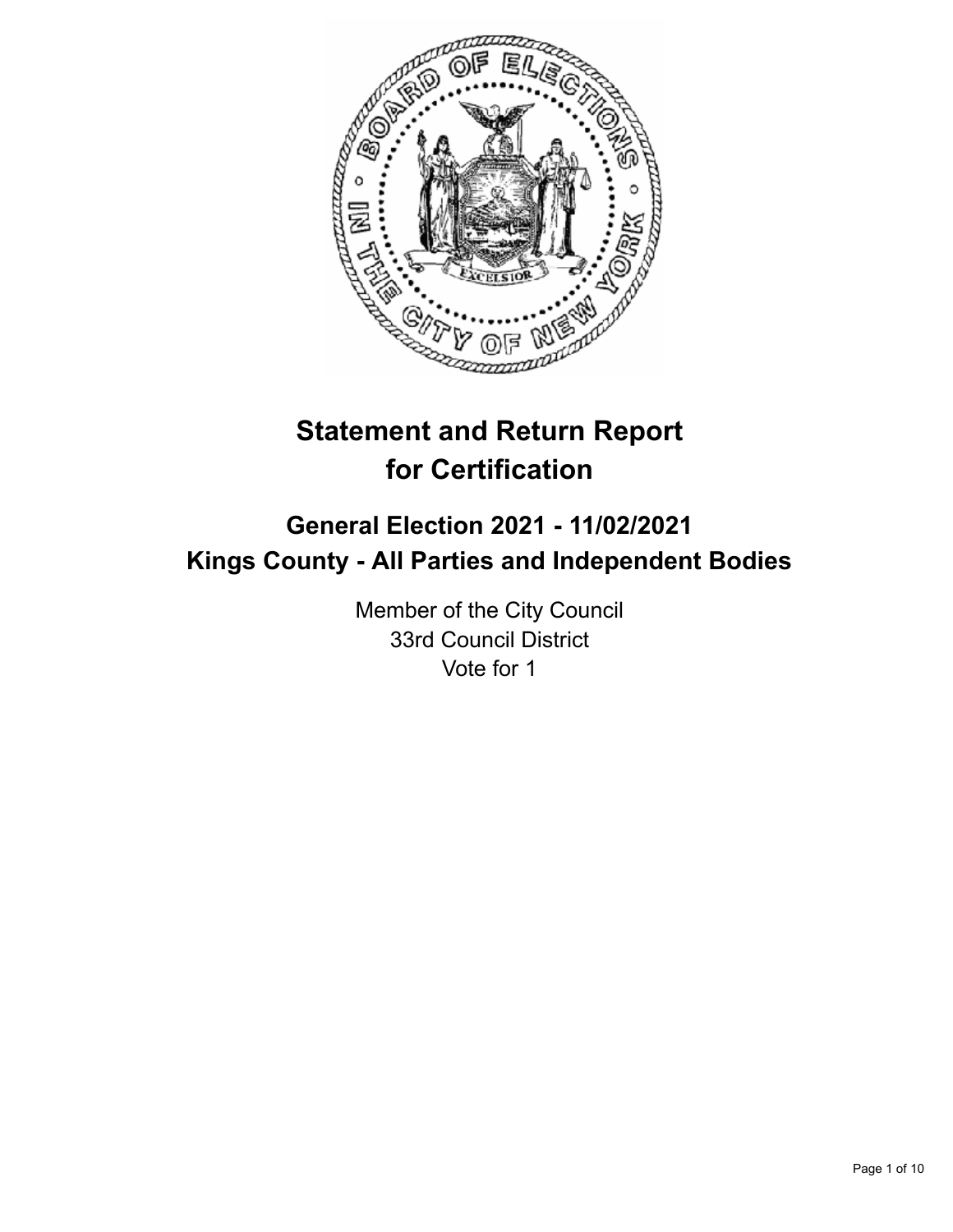

| <b>PUBLIC COUNTER</b>                                    | 10,553 |
|----------------------------------------------------------|--------|
| MANUALLY COUNTED EMERGENCY                               | 0      |
| ABSENTEE / MILITARY                                      | 556    |
| <b>AFFIDAVIT</b>                                         | 113    |
| <b>Total Ballots</b>                                     | 11,222 |
| Less - Inapplicable Federal/Special Presidential Ballots | 0      |
| <b>Total Applicable Ballots</b>                          | 11,222 |
| LINCOLN RESTLER (DEMOCRATIC)                             | 8,566  |
| ABRAHAM SERHOLI (WRITE-IN)                               | 1      |
| ARI BRODER SHAMES (WRITE-IN)                             | 1      |
| ARTHUR SADOWSKI (WRITE-IN)                               | 1      |
| BLUIN MOSCHE (WRITE-IN)                                  | 1      |
| BRENDA RILEY (WRITE-IN)                                  | 1      |
| <b>BRUCE FISCH (WRITE-IN)</b>                            | 1      |
| CARA SEYMOUR (WRITE-IN)                                  | 1      |
| CHRISTINE HOLOVACZ (WRITE-IN)                            | 1      |
| CRYSTAL HUDSON (WRITE-IN)                                | 1      |
| CURTIS SLIWA (WRITE-IN)                                  | 3      |
| DABY BENJAMIN CARRERAI (WRITE-IN)                        | 1      |
| DAVID DUANE (WRITE-IN)                                   | 1      |
| DAVID OBERKINDER (WRITE-IN)                              | 1      |
| DAVID OBERLANDER (WRITE-IN)                              | 1      |
| DINA SWIMER (WRITE-IN)                                   | 1      |
| DONALD TRUMP (WRITE-IN)                                  | 4      |
| ELIZABETH ADAMS (WRITE-IN)                               | 7      |
| ELIZABTH ADAMS (WRITE-IN)                                | 1      |
| EMILY GALLACHER (WRITE-IN)                               | 1      |
| ERIC ADAMS (WRITE-IN)                                    | 2      |
| EUGENE ABRAMSHE (WRITE-IN)                               | 1      |
| FERNANDO CAPALLAO (WRITE-IN)                             | 1      |
| FLO KUDOR (WRITE-IN)                                     | 2      |
| <b>GEROGE PATAKI (WRITE-IN)</b>                          | 1      |
| <b>GREG FILIPOVICH (WRITE-IN)</b>                        | 1      |
| GREG LEBEDOWICZ (WRITE-IN)                               | 1      |
| HENRY TABAK (WRITE-IN)                                   | 1      |
| HERSHEL NEIMAN (WRITE-IN)                                | 1      |
| JAMES HERNANDEZ (WRITE-IN)                               | 1      |
| JENNIFER DEJESUS (WRITE-IN)                              | 1      |
| JOE HARRIS (WRITE-IN)                                    | 1      |
| JOEL MANDEL (WRITE-IN)                                   | 1      |
| JOHN LENTEL (WRITE-IN)                                   | 1      |
| JORDAN STERN (WRITE-IN)                                  | 1      |
| JOSEPH LENTOL (WRITE-IN)                                 | 2      |
| JOSEPH R LENTOR (WRITE-IN)                               | 1      |
| JOSEPH R. LAMTOL (WRITE-IN)                              | 1      |
| KERRY FLORES (WRITE-IN)                                  | 1      |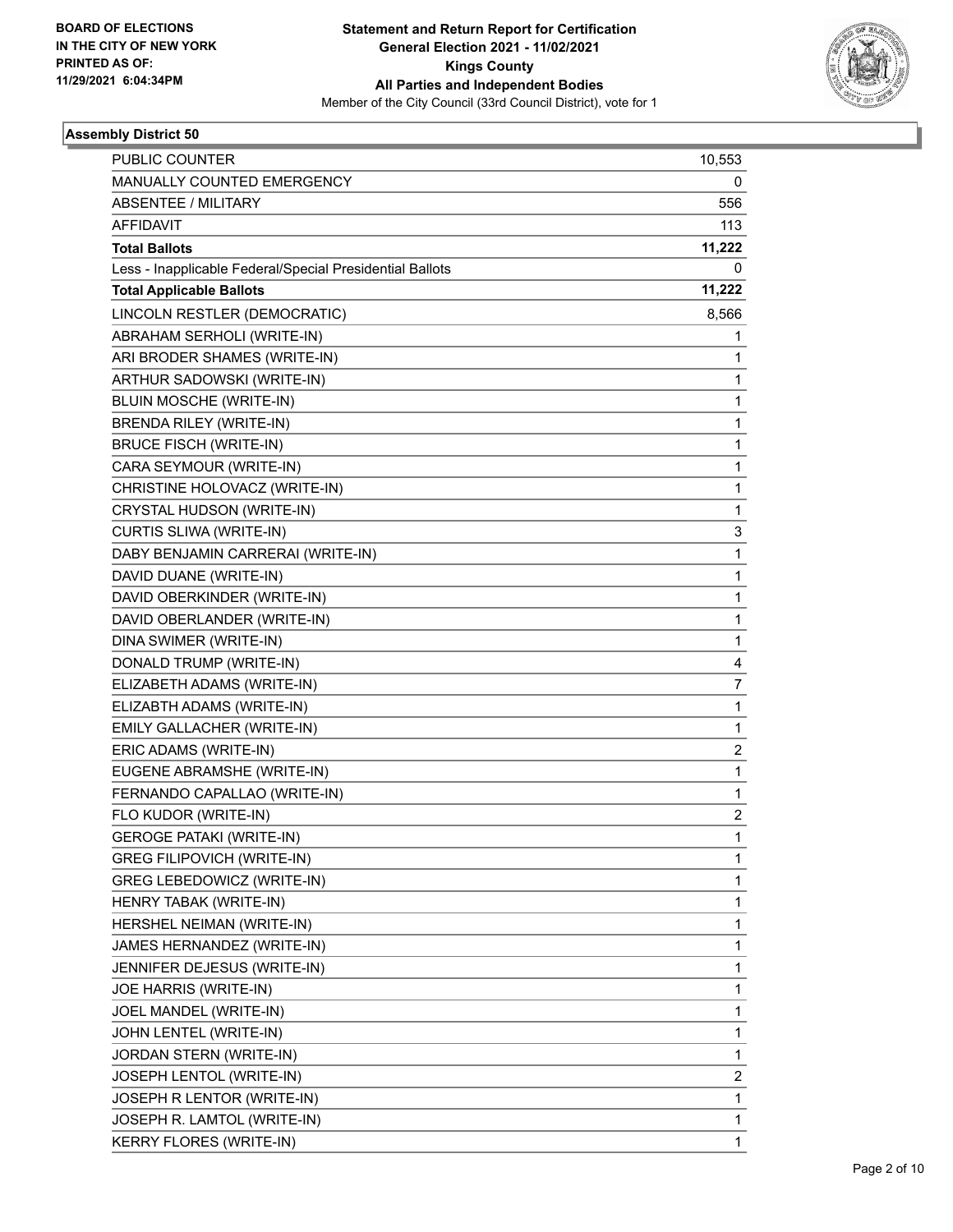

| LACY DAVENPORT (WRITE-IN)           | 1     |
|-------------------------------------|-------|
| LIPI KNOFPLER (WRITE-IN)            | 1     |
| LUKE LORETI (WRITE-IN)              | 1     |
| MENACHEN RAITPORT (WRITE-IN)        | 1     |
| MENDY SALAMAN (WRITE-IN)            | 1     |
| MICHAEL BLOOMBERG (WRITE-IN)        | 1     |
| MICHAEL CARDEN (WRITE-IN)           | 1     |
| MICHAEL KENNETH WILLIAMS (WRITE-IN) | 1     |
| MICHAEL MALICE (WRITE-IN)           | 1     |
| MICHELE CAOMER1 (WRITE-IN)          | 1     |
| MIKE HUNT (WRITE-IN)                | 1     |
| MILAN POWELL (WRITE-IN)             | 1     |
| MIVHAEL BLOOMBERG (WRITE-IN)        | 1     |
| MYRNA FRIEDMAN (WRITE-IN)           | 1     |
| NEIL GUDOVITZ (WRITE-IN)            | 1     |
| NEWMAN DUBE (WRITE-IN)              | 1     |
| PATRICK BATEMAN (WRITE-IN)          | 1     |
| PETER THIEL (WRITE-IN)              | 1     |
| REFUEL BLEM (WRITE-IN)              | 1     |
| RICKY CARIAS (WRITE-IN)             | 1     |
| ROBERT REFFIN (WRITE-IN)            | 1     |
| RON DESANTIS (WRITE-IN)             | 2     |
| RUDY GIULIANI (WRITE-IN)            | 1     |
| SANDY NURSE (WRITE-IN)              | 1     |
| SEBASTAN MAJCHER (WRITE-IN)         | 1     |
| SHUIEM WIEDER (WRITE-IN)            | 1     |
| STEPHEN IPPOLITO (WRITE-IN)         | 1     |
| STEPHEN LEVINE (WRITE-IN)           | 1     |
| STEVE FOX (WRITE-IN)                | 2     |
| TED CRUZ (WRITE-IN)                 | 1     |
| TERESA IODICE DADIN (WRITE-IN)      | 1     |
| TERRELL LYNN FINNER (WRITE-IN)      | 1     |
| TOBA PERESKY (WRITE-IN)             | 1     |
| TOBA POTOSKY (WRITE-IN)             | 2     |
| UNATTRIBUTABLE WRITE-IN (WRITE-IN)  | 82    |
| VERONICA ANCONA (WRITE-IN)          | 1     |
| VICTORIA CABRANES (WRITE-IN)        | 2     |
| VICTORIA CAMBRANES (WRITE-IN)       | 9     |
| VICTORIA CAMBRASES (WRITE-IN)       | 1     |
| VICTORIA CAMRANEA (WRITE-IN)        | 1     |
| WILLIAM A PEPITONE (WRITE-IN)       | 1     |
| <b>Total Votes</b>                  | 8,752 |
| Unrecorded                          | 2,470 |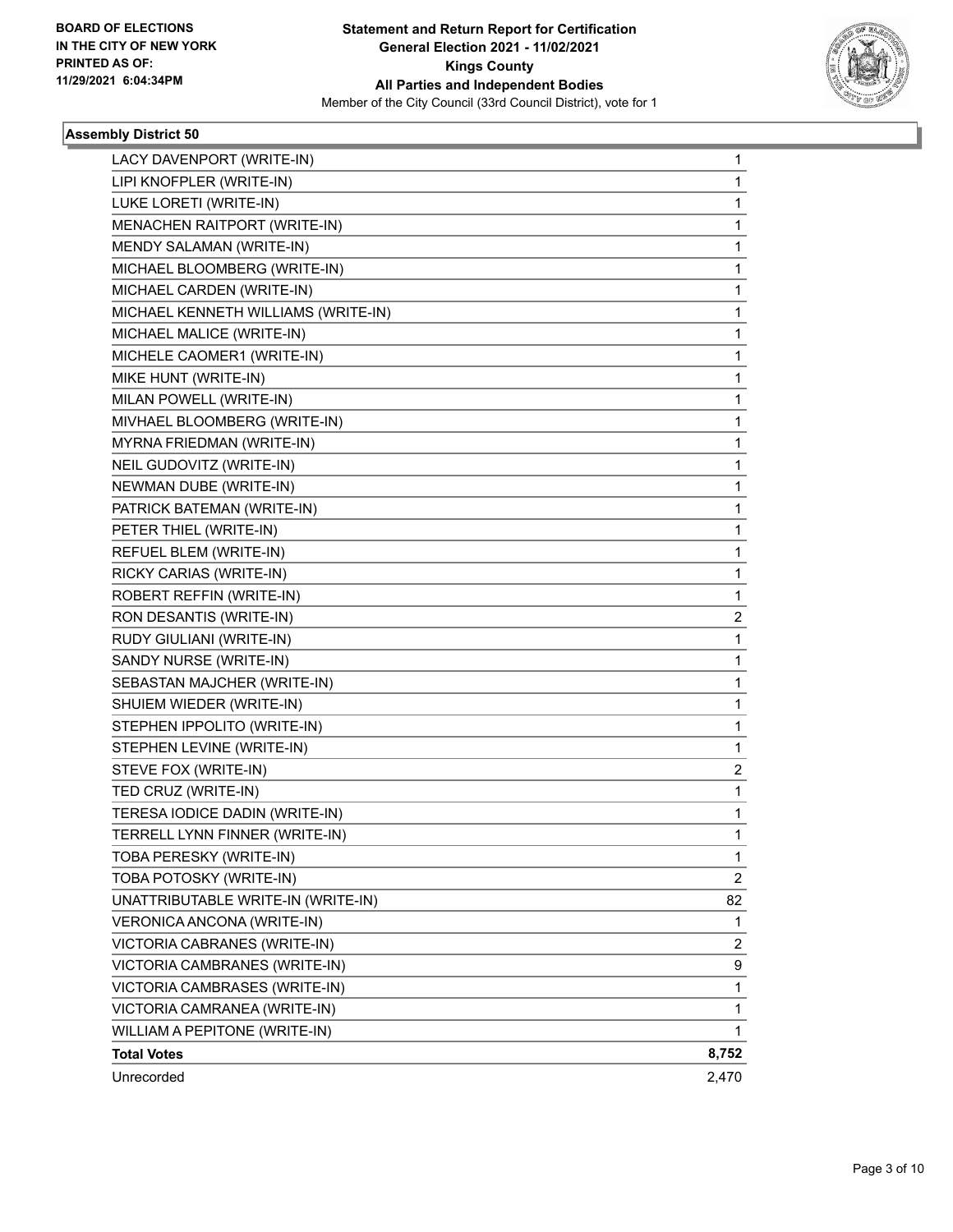

| <b>PUBLIC COUNTER</b>                                    | 12,432                  |
|----------------------------------------------------------|-------------------------|
| MANUALLY COUNTED EMERGENCY                               | 1                       |
| ABSENTEE / MILITARY                                      | 1,019                   |
| <b>AFFIDAVIT</b>                                         | 174                     |
| <b>Total Ballots</b>                                     | 13,626                  |
| Less - Inapplicable Federal/Special Presidential Ballots | 0                       |
| <b>Total Applicable Ballots</b>                          | 13,626                  |
| LINCOLN RESTLER (DEMOCRATIC)                             | 11,850                  |
| ADAM SHPEEN (WRITE-IN)                                   | 1                       |
| AKEC IHARA (WRITE-IN)                                    | 1                       |
| ANDREW R GOFFLIEB (WRITE-IN)                             | 1                       |
| ANDREW YANG (WRITE-IN)                                   | 1                       |
| ANDY YANG (WRITE-IN)                                     | 1                       |
| ANNETTE FODERA (WRITE-IN)                                | 1                       |
| APRIL SOMBOUN (WRITE-IN)                                 | 3                       |
| APRIL SOMBUM (WRITE-IN)                                  | 1                       |
| BENJAMIN BRANHAM (WRITE-IN)                              | 1                       |
| BERNARD ROSENTHAL (WRITE-IN)                             | 1                       |
| <b>BRETT KENDELL (WRITE-IN)</b>                          | 1                       |
| CAMERON WEBER (WRITE-IN)                                 | 1                       |
| CHAROLETTE REICH (WRITE-IN)                              | 1                       |
| CHRIS CODY (WRITE-IN)                                    | 2                       |
| CHRIS SNOW (WRITE-IN)                                    | 1                       |
| CURTIS SLIWA (WRITE-IN)                                  | 1                       |
| DAN TOKAYER (WRITE-IN)                                   | 1                       |
| DANIEL FERNANDEZ (WRITE-IN)                              | 1                       |
| DAVID NELSEN (WRITE-IN)                                  | 1                       |
| DENISE JOHNSON (WRITE-IN)                                | 1                       |
| DONALD TRUMP (WRITE-IN)                                  | $\overline{\mathbf{c}}$ |
| EISELEY KOTCHOUBEY (WRITE-IN)                            | 1                       |
| ELIZA JOHNSON (WRITE-IN)                                 | 2                       |
| ELIZABERTH ADAMS (WRITE-IN)                              | 1                       |
| ELIZABETH ADAMS (WRITE-IN)                               | 12                      |
| EMILY LIEBOWITZ (WRITE-IN)                               | 1                       |
| EMILY STEINBERG (WRITE-IN)                               | 1                       |
| FRAN LEBOUITZ (WRITE-IN)                                 | 1                       |
| <b>GABRIELLA GREEN (WRITE-IN)</b>                        | 1                       |
| <b>GARRY SWORDS (WRITE-IN)</b>                           | 1                       |
| <b>GEORGE WASHINGTON (WRITE-IN)</b>                      | 1                       |
| <b>GREG MALTZMAN (WRITE-IN)</b>                          | 1                       |
| HUNTER A RYAN (WRITE-IN)                                 | 1                       |
| INNA VERNIKOR (WRITE-IN)                                 | 1                       |
| JASON SHELLY (WRITE-IN)                                  | 1                       |
| JAY K. RAIBOURNE (WRITE-IN)                              | 1                       |
| JOHN FLUCK (WRITE-IN)                                    | 1                       |
| JON BUNGE (WRITE-IN)                                     | 1                       |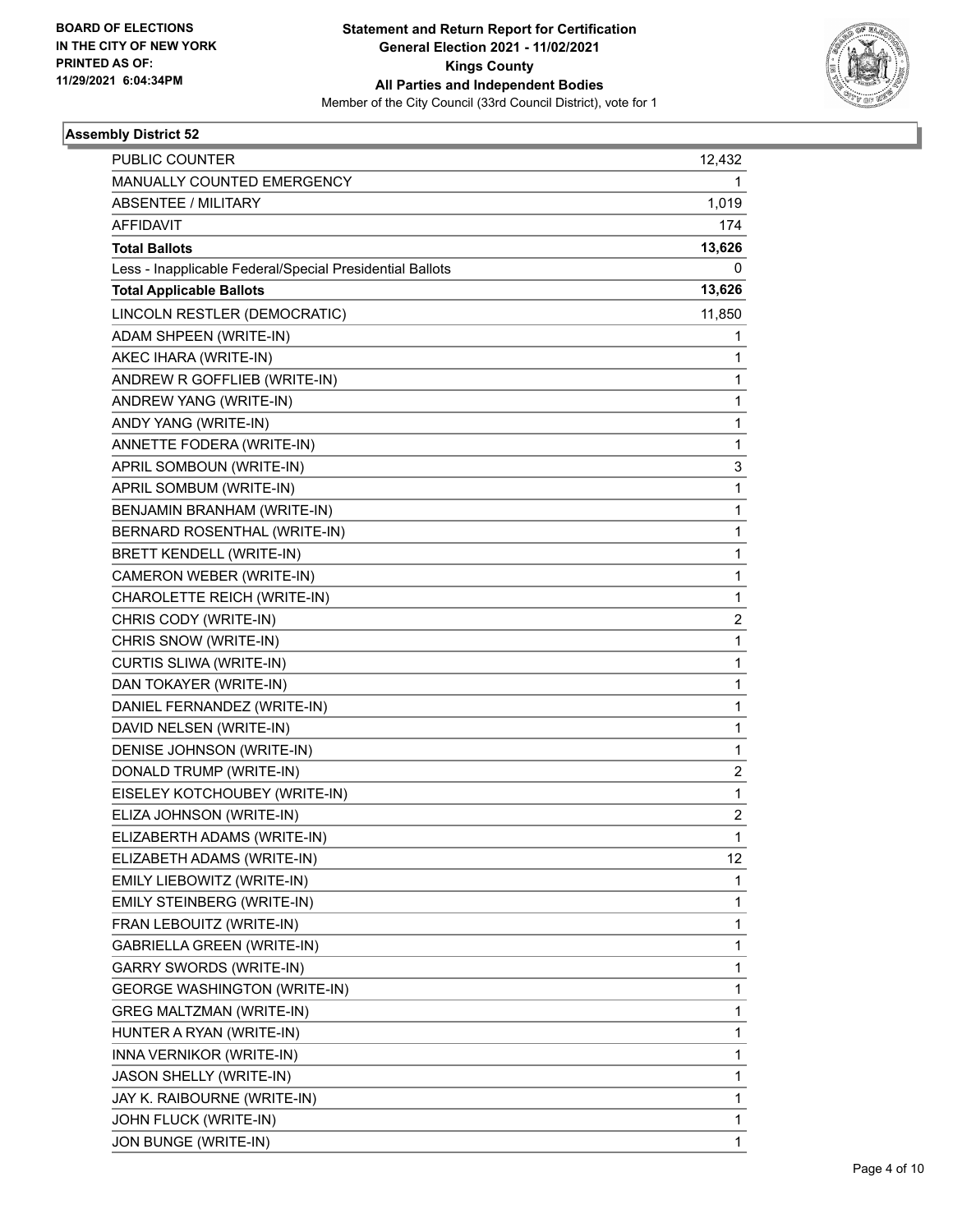

| JOSEPH LHOTA (WRITE-IN)            | 1                       |
|------------------------------------|-------------------------|
| JOSEPH LLOHATA (WRITE-IN)          | 1                       |
| JOSIAH MC ELHENY (WRITE-IN)        | 1                       |
| KAY BROWN (WRITE-IN)               | 1                       |
| LAURA M CORGLETON (WRITE-IN)       | 1                       |
| LESKO BRANDON (WRITE-IN)           | 1                       |
| MARK HUBATSEK (WRITE-IN)           | 1                       |
| MARTHA DIETZ (WRITE-IN)            | 1                       |
| MATT BEVINGTON (WRITE-IN)          | 1                       |
| MICHAEL CLARKE (WRITE-IN)          | $\overline{\mathbf{c}}$ |
| MICHAEL GIAMMARELLA (WRITE-IN)     | 1                       |
| MICHAEL MAREL (WRITE-IN)           | 1                       |
| NAFTALI MASTER (WRITE-IN)          | 1                       |
| NALA VUTRAPANGRARANA (WRITE-IN)    | 1                       |
| NATHANIEL FONTAS (WRITE-IN)        | 1                       |
| OWEN GLICKSTEIN (WRITE-IN)         | 1                       |
| PAUL DRAKE (WRITE-IN)              | 1                       |
| PETER FOX (WRITE-IN)               | 1                       |
| RACHEL BRANCH (WRITE-IN)           | 1                       |
| RACHELLE HOLTZBERG (WRITE-IN)      | 1                       |
| RAY LHOTA (WRITE-IN)               | 1                       |
| REBECCA HATHAWAY (WRITE-IN)        | 1                       |
| RICHARD WOLF (WRITE-IN)            | 1                       |
| ROBERT E. SUTTON (WRITE-IN)        | 1                       |
| SARAH MCDONOUGH (WRITE-IN)         | 1                       |
| SETH SEVERINO (WRITE-IN)           | 1                       |
| SHARI HYMAN WORWITZ (WRITE-IN)     | 1                       |
| SUSAN RIFKIN (WRITE-IN)            | 1                       |
| TEDDY KOS (WRITE-IN)               | 1                       |
| TOBA POTOSKY (WRITE-IN)            | 4                       |
| TOBA PUTOLSKY (WRITE-IN)           | 1                       |
| UNATTRIBUTABLE WRITE-IN (WRITE-IN) | 52                      |
| VICTORIA CAMBRANES (WRITE-IN)      | 7                       |
| WINSTER CHANG (WRITE-IN)           | 1                       |
| <b>Total Votes</b>                 | 11,999                  |
| Unrecorded                         | 1,627                   |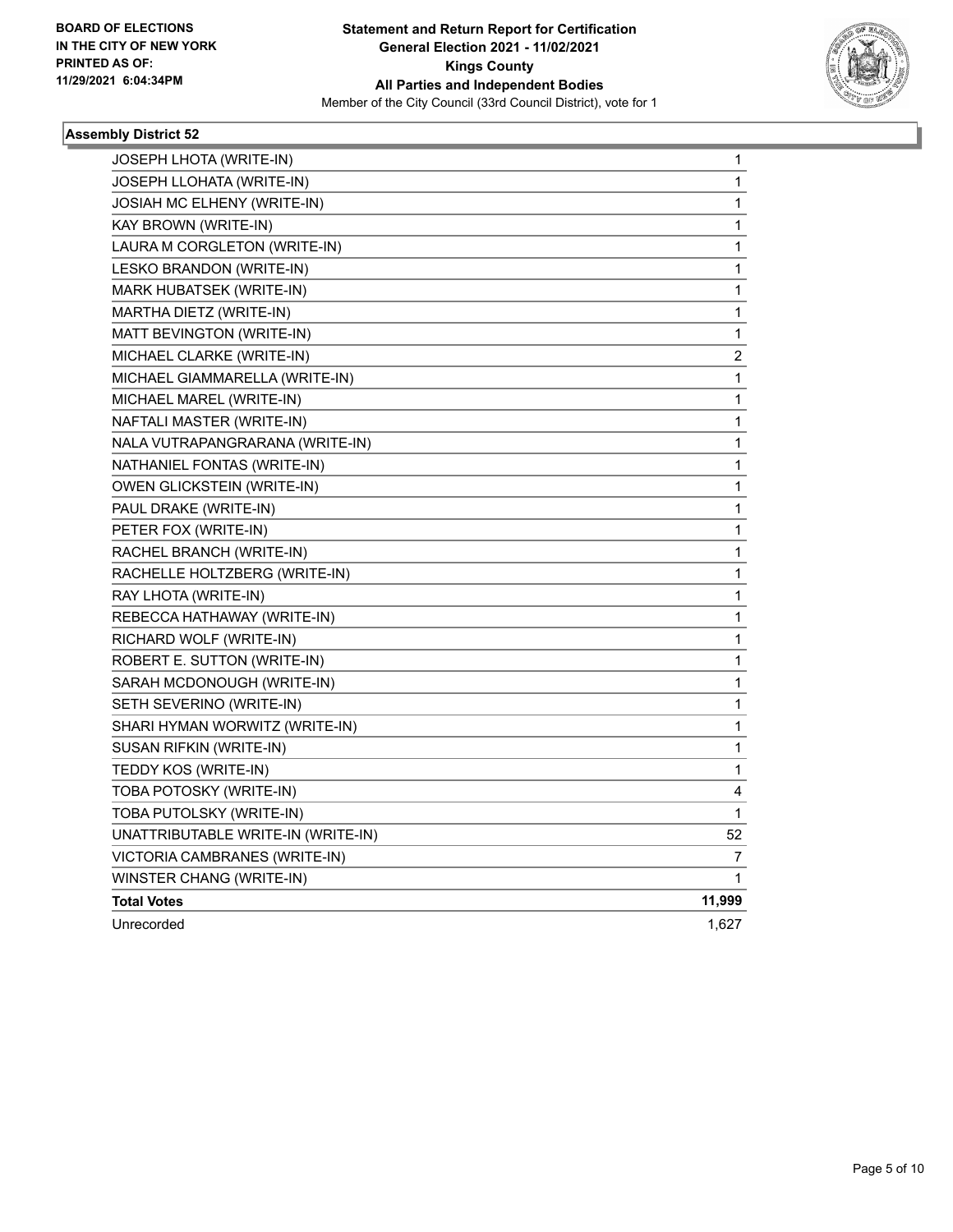

| 174 |
|-----|
| 0   |
| 10  |
|     |
| 185 |
| 0   |
| 185 |
| 128 |
|     |
|     |
|     |
| 131 |
| 54  |
|     |

| <b>PUBLIC COUNTER</b>                                    | 582 |
|----------------------------------------------------------|-----|
| <b>MANUALLY COUNTED EMERGENCY</b>                        | 0   |
| ABSENTEE / MILITARY                                      | 27  |
| AFFIDAVIT                                                | 5   |
| <b>Total Ballots</b>                                     | 614 |
| Less - Inapplicable Federal/Special Presidential Ballots | 0   |
| <b>Total Applicable Ballots</b>                          | 614 |
| LINCOLN RESTLER (DEMOCRATIC)                             | 533 |
| ANDREW BADIFORD (WRITE-IN)                               | 2   |
| DANIEL KAUFMAN (WRITE-IN)                                |     |
| <b>JONATHAN MEASOR (WRITE-IN)</b>                        |     |
| STEVEN M. ETTANMANI (WRITE-IN)                           |     |
| UNATTRIBUTABLE WRITE-IN (WRITE-IN)                       | 1   |
| <b>Total Votes</b>                                       | 539 |
| Unrecorded                                               | 75  |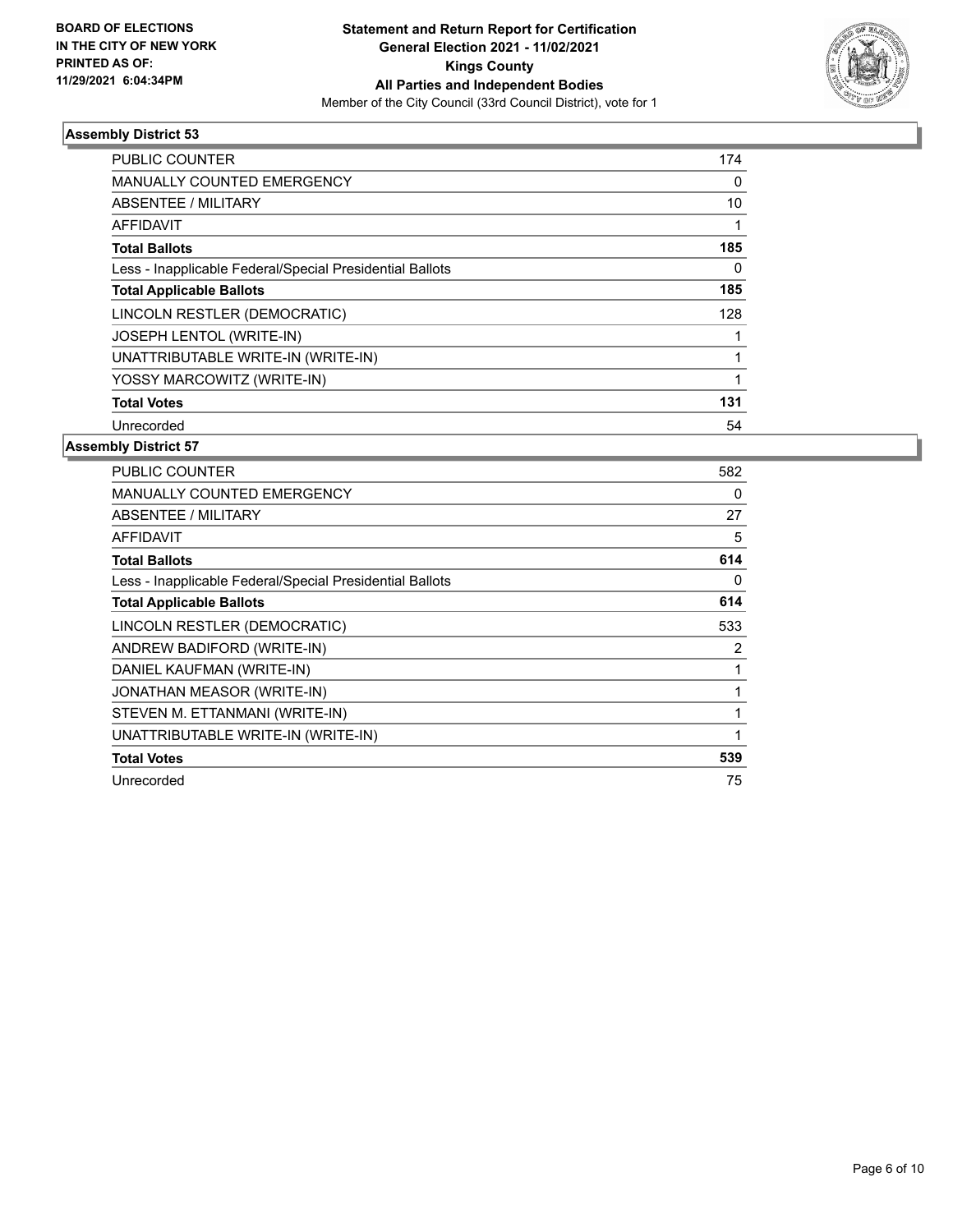

| PUBLIC COUNTER                                           | 23,741       |
|----------------------------------------------------------|--------------|
| MANUALLY COUNTED EMERGENCY                               | 1            |
| <b>ABSENTEE / MILITARY</b>                               | 1,612        |
| AFFIDAVIT                                                | 293          |
| <b>Total Ballots</b>                                     | 25,647       |
| Less - Inapplicable Federal/Special Presidential Ballots | 0            |
| <b>Total Applicable Ballots</b>                          | 25,647       |
| LINCOLN RESTLER (DEMOCRATIC)                             | 21,077       |
| ABRAHAM SERHOLI (WRITE-IN)                               | 1            |
| ADAM SHPEEN (WRITE-IN)                                   | 1            |
| AKEC IHARA (WRITE-IN)                                    | 1            |
| ANDREW BADIFORD (WRITE-IN)                               | 2            |
| ANDREW R GOFFLIEB (WRITE-IN)                             | 1            |
| ANDREW YANG (WRITE-IN)                                   | 1            |
| ANDY YANG (WRITE-IN)                                     | 1            |
| ANNETTE FODERA (WRITE-IN)                                | 1            |
| APRIL SOMBOUN (WRITE-IN)                                 | 3            |
| APRIL SOMBUM (WRITE-IN)                                  | 1            |
| ARI BRODER SHAMES (WRITE-IN)                             | 1            |
| ARTHUR SADOWSKI (WRITE-IN)                               | 1            |
| BENJAMIN BRANHAM (WRITE-IN)                              | 1            |
| BERNARD ROSENTHAL (WRITE-IN)                             | 1            |
| BLUIN MOSCHE (WRITE-IN)                                  | 1            |
| <b>BRENDA RILEY (WRITE-IN)</b>                           | 1            |
| <b>BRETT KENDELL (WRITE-IN)</b>                          | 1            |
| <b>BRUCE FISCH (WRITE-IN)</b>                            | 1            |
| CAMERON WEBER (WRITE-IN)                                 | 1            |
| CARA SEYMOUR (WRITE-IN)                                  | 1            |
| CHAROLETTE REICH (WRITE-IN)                              | 1            |
| CHRIS CODY (WRITE-IN)                                    | 2            |
| CHRIS SNOW (WRITE-IN)                                    | 1            |
| CHRISTINE HOLOVACZ (WRITE-IN)                            | $\mathbf{1}$ |
| CRYSTAL HUDSON (WRITE-IN)                                | 1            |
| CURTIS SLIWA (WRITE-IN)                                  | 4            |
| DABY BENJAMIN CARRERAI (WRITE-IN)                        | 1            |
| DAN TOKAYER (WRITE-IN)                                   | 1            |
| DANIEL FERNANDEZ (WRITE-IN)                              | 1            |
| DANIEL KAUFMAN (WRITE-IN)                                | 1            |
| DAVID DUANE (WRITE-IN)                                   | 1            |
| DAVID NELSEN (WRITE-IN)                                  | 1            |
| DAVID OBERKINDER (WRITE-IN)                              | 1            |
| DAVID OBERLANDER (WRITE-IN)                              | 1            |
| DENISE JOHNSON (WRITE-IN)                                | 1            |
| DINA SWIMER (WRITE-IN)                                   | 1            |
| DONALD TRUMP (WRITE-IN)                                  | 6            |
| EISELEY KOTCHOUBEY (WRITE-IN)                            | 1            |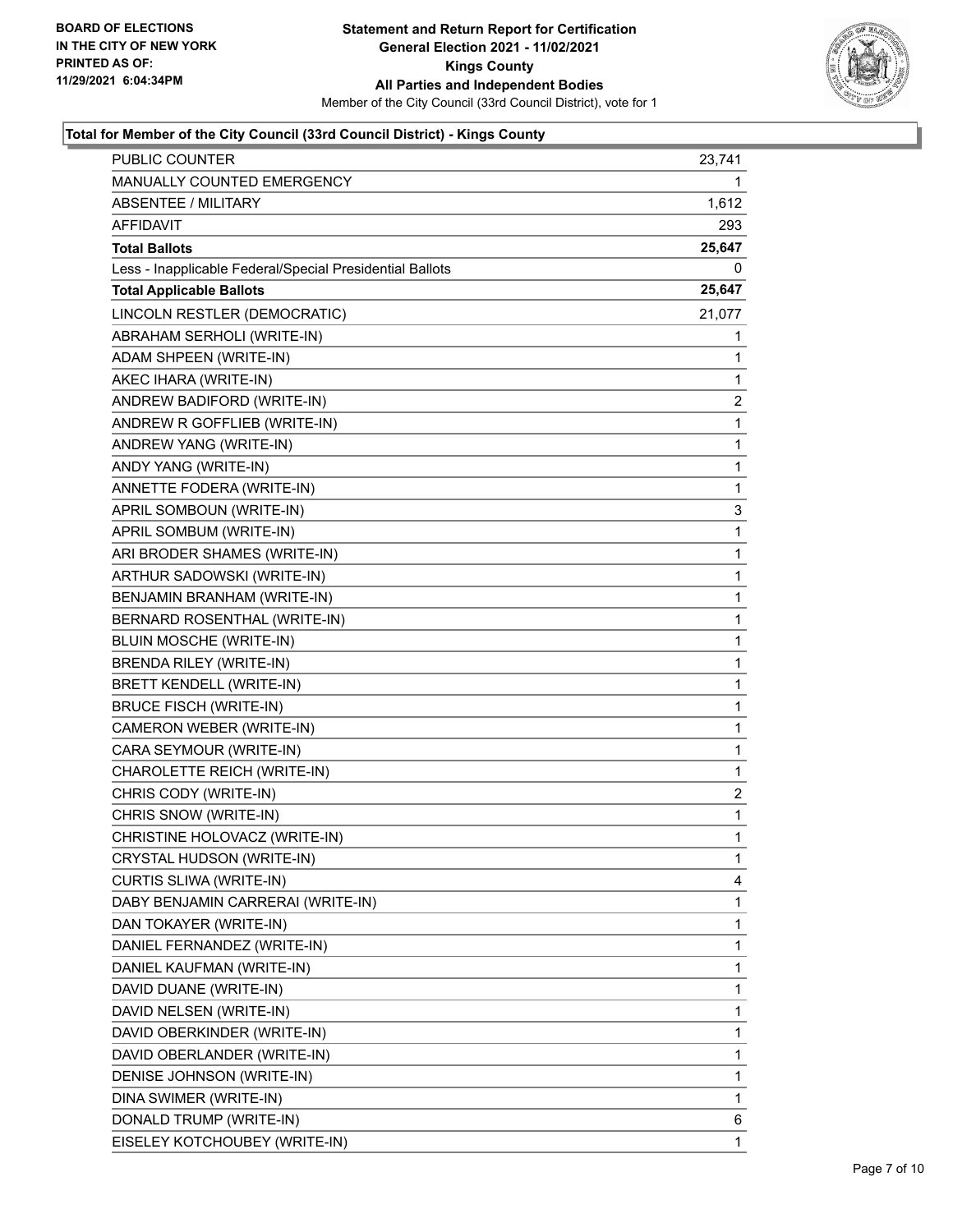

| ELIZA JOHNSON (WRITE-IN)            | $\overline{a}$ |
|-------------------------------------|----------------|
| ELIZABERTH ADAMS (WRITE-IN)         | 1              |
| ELIZABETH ADAMS (WRITE-IN)          | 19             |
| ELIZABTH ADAMS (WRITE-IN)           | 1              |
| EMILY GALLACHER (WRITE-IN)          | 1              |
| EMILY LIEBOWITZ (WRITE-IN)          | 1              |
| EMILY STEINBERG (WRITE-IN)          | 1              |
| ERIC ADAMS (WRITE-IN)               | $\overline{2}$ |
| EUGENE ABRAMSHE (WRITE-IN)          | 1              |
| FERNANDO CAPALLAO (WRITE-IN)        | 1              |
| FLO KUDOR (WRITE-IN)                | 2              |
| FRAN LEBOUITZ (WRITE-IN)            | 1              |
| GABRIELLA GREEN (WRITE-IN)          | 1              |
| <b>GARRY SWORDS (WRITE-IN)</b>      | 1              |
| <b>GEORGE WASHINGTON (WRITE-IN)</b> | 1              |
| <b>GEROGE PATAKI (WRITE-IN)</b>     | 1              |
| <b>GREG FILIPOVICH (WRITE-IN)</b>   | 1              |
| GREG LEBEDOWICZ (WRITE-IN)          | 1              |
| <b>GREG MALTZMAN (WRITE-IN)</b>     | 1              |
| HENRY TABAK (WRITE-IN)              | 1              |
| HERSHEL NEIMAN (WRITE-IN)           | 1              |
| HUNTER A RYAN (WRITE-IN)            | 1              |
| INNA VERNIKOR (WRITE-IN)            | 1              |
| JAMES HERNANDEZ (WRITE-IN)          | 1              |
| JASON SHELLY (WRITE-IN)             | 1              |
| JAY K. RAIBOURNE (WRITE-IN)         | 1              |
| JENNIFER DEJESUS (WRITE-IN)         | 1              |
| JOE HARRIS (WRITE-IN)               | 1              |
| JOEL MANDEL (WRITE-IN)              | $\mathbf{1}$   |
| JOHN FLUCK (WRITE-IN)               | 1              |
| JOHN LENTEL (WRITE-IN)              | 1              |
| JON BUNGE (WRITE-IN)                | 1              |
| JONATHAN MEASOR (WRITE-IN)          | 1              |
| JORDAN STERN (WRITE-IN)             | 1              |
| JOSEPH LENTOL (WRITE-IN)            | 3              |
| JOSEPH LHOTA (WRITE-IN)             | 1              |
| JOSEPH LLOHATA (WRITE-IN)           | 1              |
| JOSEPH R LENTOR (WRITE-IN)          | 1              |
| JOSEPH R. LAMTOL (WRITE-IN)         | 1              |
| JOSIAH MC ELHENY (WRITE-IN)         | 1              |
| KAY BROWN (WRITE-IN)                | 1              |
| KERRY FLORES (WRITE-IN)             | 1              |
| LACY DAVENPORT (WRITE-IN)           | 1              |
| LAURA M CORGLETON (WRITE-IN)        | 1              |
| LESKO BRANDON (WRITE-IN)            | 1              |
| LIPI KNOFPLER (WRITE-IN)            | 1              |
|                                     |                |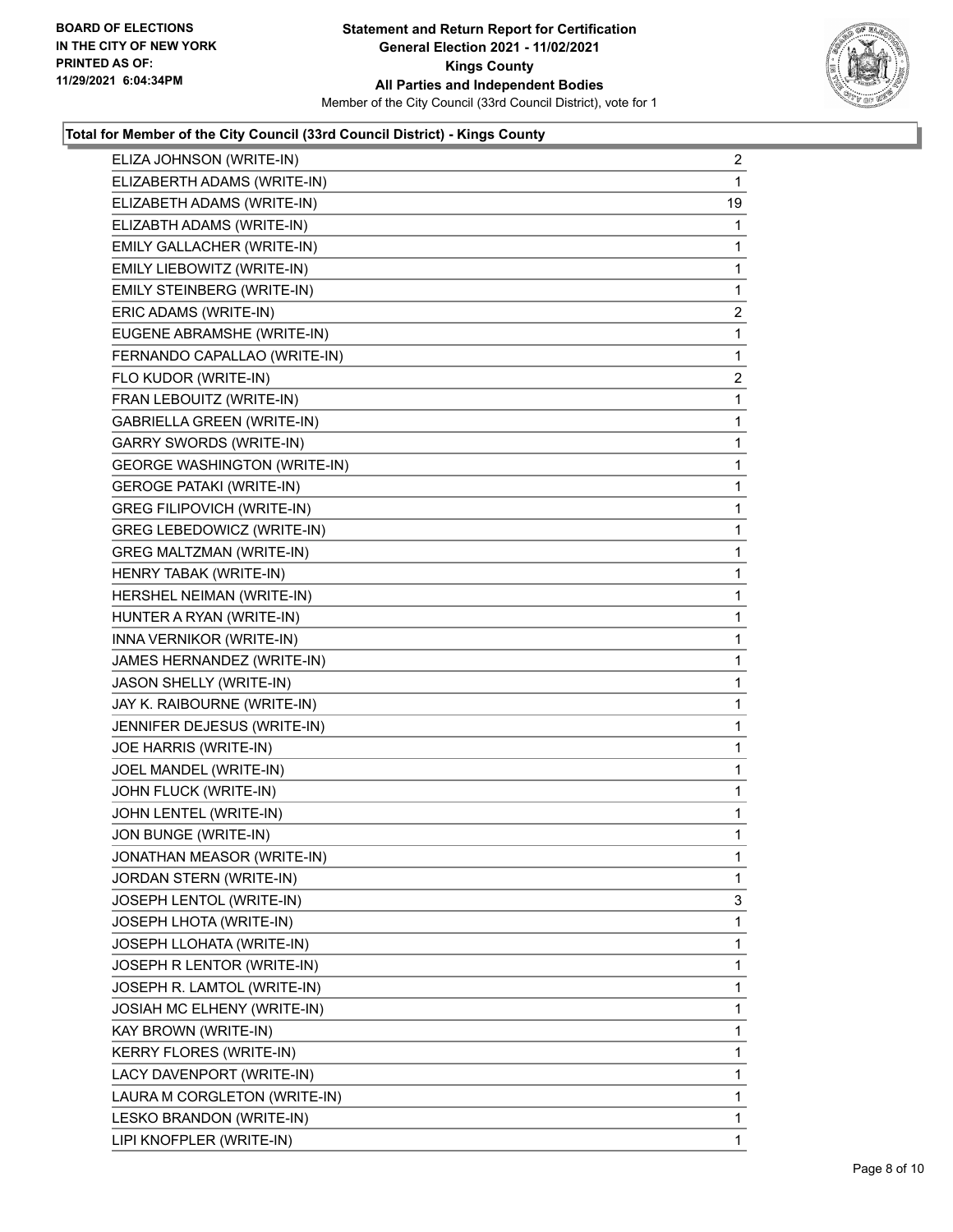

| LUKE LORETI (WRITE-IN)              | $\mathbf{1}$   |
|-------------------------------------|----------------|
| MARK HUBATSEK (WRITE-IN)            | 1              |
| MARTHA DIETZ (WRITE-IN)             | 1              |
| MATT BEVINGTON (WRITE-IN)           | 1              |
| MENACHEN RAITPORT (WRITE-IN)        | 1              |
| MENDY SALAMAN (WRITE-IN)            | 1              |
| MICHAEL BLOOMBERG (WRITE-IN)        | 1              |
| MICHAEL CARDEN (WRITE-IN)           | 1              |
| MICHAEL CLARKE (WRITE-IN)           | 2              |
| MICHAEL GIAMMARELLA (WRITE-IN)      | 1              |
| MICHAEL KENNETH WILLIAMS (WRITE-IN) | 1              |
| MICHAEL MALICE (WRITE-IN)           | 1              |
| MICHAEL MAREL (WRITE-IN)            | 1              |
| MICHELE CAOMER1 (WRITE-IN)          | 1              |
| MIKE HUNT (WRITE-IN)                | 1              |
| MILAN POWELL (WRITE-IN)             | 1              |
| MIVHAEL BLOOMBERG (WRITE-IN)        | 1              |
| MYRNA FRIEDMAN (WRITE-IN)           | 1              |
| NAFTALI MASTER (WRITE-IN)           | 1              |
| NALA VUTRAPANGRARANA (WRITE-IN)     | 1              |
| NATHANIEL FONTAS (WRITE-IN)         | 1              |
| NEIL GUDOVITZ (WRITE-IN)            | 1              |
| NEWMAN DUBE (WRITE-IN)              | 1              |
| OWEN GLICKSTEIN (WRITE-IN)          | 1              |
| PATRICK BATEMAN (WRITE-IN)          | 1              |
| PAUL DRAKE (WRITE-IN)               | 1              |
| PETER FOX (WRITE-IN)                | 1              |
| PETER THIEL (WRITE-IN)              | 1              |
| RACHEL BRANCH (WRITE-IN)            | 1              |
| RACHELLE HOLTZBERG (WRITE-IN)       | 1              |
| RAY LHOTA (WRITE-IN)                | 1              |
| REBECCA HATHAWAY (WRITE-IN)         | 1              |
| REFUEL BLEM (WRITE-IN)              | 1              |
| RICHARD WOLF (WRITE-IN)             | 1              |
| RICKY CARIAS (WRITE-IN)             | 1              |
| ROBERT E. SUTTON (WRITE-IN)         | 1              |
| ROBERT REFFIN (WRITE-IN)            | 1              |
| RON DESANTIS (WRITE-IN)             | $\overline{2}$ |
| RUDY GIULIANI (WRITE-IN)            | 1              |
| SANDY NURSE (WRITE-IN)              | 1              |
| SARAH MCDONOUGH (WRITE-IN)          | 1              |
| SEBASTAN MAJCHER (WRITE-IN)         | 1              |
| SETH SEVERINO (WRITE-IN)            | 1              |
| SHARI HYMAN WORWITZ (WRITE-IN)      | 1              |
| SHUIEM WIEDER (WRITE-IN)            | 1              |
| STEPHEN IPPOLITO (WRITE-IN)         | 1.             |